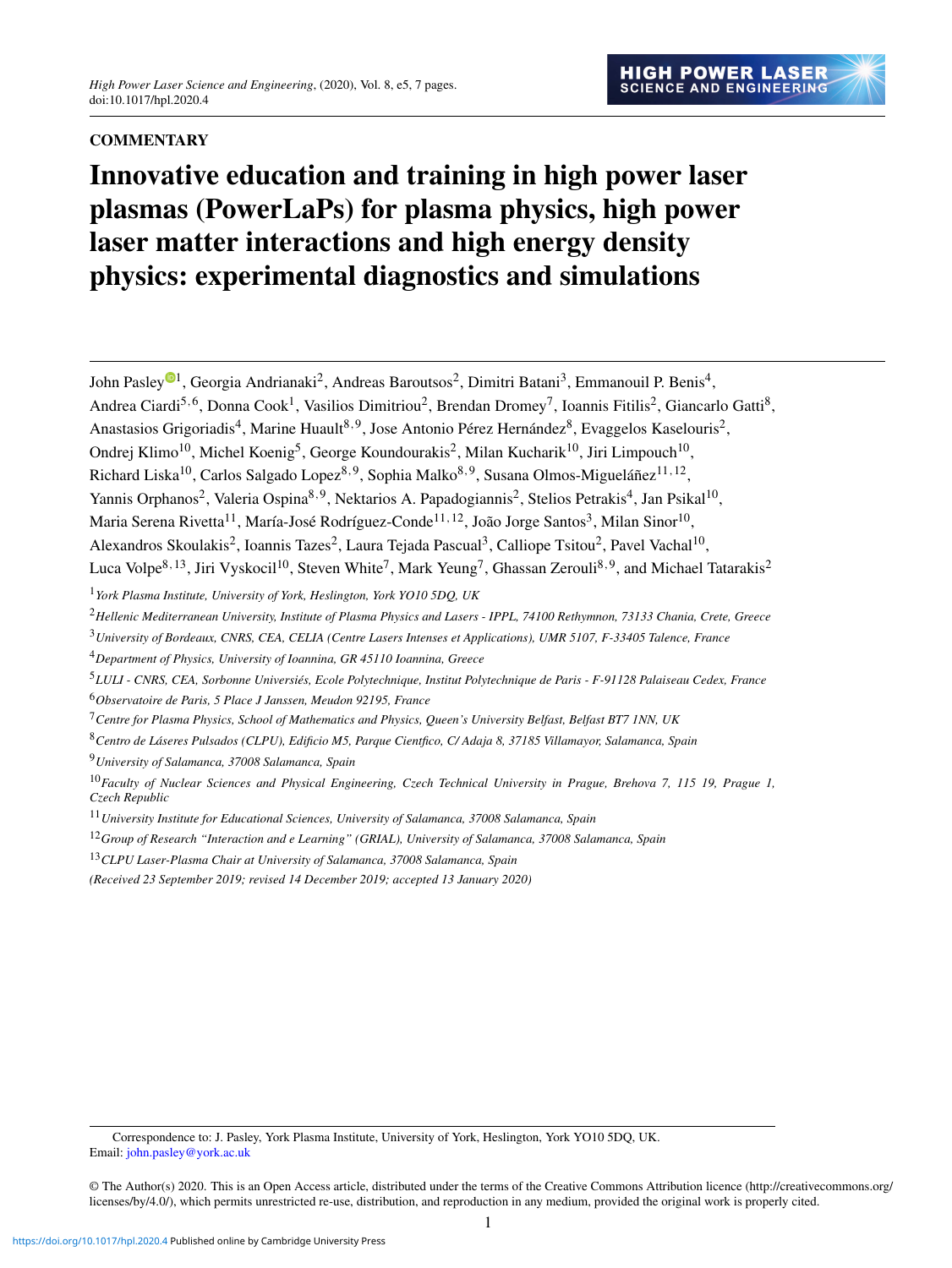#### Abstract

The second and final year of the Erasmus Plus programme 'Innovative Education and Training in high power laser plasmas', otherwise known as PowerLaPs, is described. The PowerLaPs programme employs an innovative paradigm in that it is a multi-centre programme, where teaching takes place in five separate institutes with a range of different aims and styles of delivery. The 'in-class' time is limited to 4 weeks a year, and the programme spans 2 years. PowerLaPs aims to train students from across Europe in theoretical, applied and laboratory skills relevant to the pursuit of research in laser plasma interaction physics and inertial confinement fusion. Lectures are intermingled with laboratory sessions and continuous assessment activities. The programme, which is led by workers from the Hellenic Mediterranean University and supported by co-workers from the Queen's University Belfast, the University of Bordeaux, the Czech Technical University in Prague, Ecole Polytechnique, the University of Ioannina, the University of Salamanca and the University of York, has just finished its second and final year. Six Learning Teaching Training activities have been held at the Queen's University Belfast, the University of Bordeaux, the Czech Technical University, the University of Salamanca and the Institute of Plasma Physics and Lasers of the Hellenic Mediterranean University. The last of these institutes hosted two 2-week-long Intensive Programmes, while the activities at the other four universities were each 5 days in length. In addition, a 'Multiplier Event' was held at the University of Ioannina, which will be briefly described. In this second year, the work has concentrated on training in both experimental diagnostics and simulation techniques appropriate to the study of plasma physics, high power laser matter interactions and high energy density physics. The nature of the programme will be described in detail, and some metrics relating to the activities carried out will be presented. In particular, this paper will focus on the overall assessment of the programme.

Keywords: laser plasma interactions; postgraduate education

#### 1. Introduction

'Innovative Education and Training in high power laser plas-mas' (PowerLaPs)<sup>[\[1\]](#page-6-0)</sup> is an Erasmus Plus KA2<sup>[\[2\]](#page-6-1)</sup> programme that aims to assist and enhance the studies of final-year Bachelor students, Master students and PhD students, improving their employability skills in the scientific area of plasma physics and high power lasers. The programme focuses on four thematic priority areas: (i) plasma physics, (ii) high power laser matter interactions and high energy density (HED) physics in theory and practice, (iii) computational modelling and simulations in laser matter interactions and (iv) plasma diagnostics. None of these areas are commonly included in university curricula, though some of the individual universities involved in the PowerLaPs programme do offer training in these areas separately<sup>[\[3](#page-6-2)[–6\]](#page-6-3)</sup>. PowerLaPs is innovative for a training course in the physical sciences in that it is an intermittent educational experience in which the students attend classes for only 4 weeks a year, yet the training is split across multiple institutes, and at each centre the teaching is delivered in a range of different ways including formal lectures, experimental laboratory sessions, computational laboratory sessions and continuous assessment (the last of these activities also continues outside the period of the workshops).

The main aim of the programme is to challenge the student participants to expand their knowledge and scientific skills in areas that are relevant to the current state-of-the-art research in the field of laser plasma interactions (LPI) and inertial fusion energy<sup>[\[7\]](#page-6-4)</sup>. This area of expertise is relevant to a range of facilities that are either built, or being built both in Europe and internationally, for instance, the National Ig-nition Facility<sup>[\[8\]](#page-6-5)</sup>, the Extreme Light Infrastructure (ELI)<sup>[\[9\]](#page-6-6)</sup>,

the CILEX-APOLLON<sup>[\[10\]](#page-6-7)</sup> and the European X-Ray Free-Electron Laser (XFEL)<sup>[\[11\]](#page-6-8)</sup>.

Student attendees gain additional soft skills and expand their research networks by interaction with both students and academics in a range of different settings from quite formal lecture-style teaching to social settings. This encourages cross-border cooperation and enhances the professional skills of the attendees.

Throughout the programme, there are a series of assessment exercises that test the students' grasp of the material that has been delivered. These take the form of both openbook written exams carried out in a controlled environment (the results of which are discussed below) as well as longer course-work exercises, which are completed in the students' own time outside of the lectures and laboratories.

One interesting feature of the programme is that although the Learning Teaching Training (LTT) activities and two Intensive Programmes (IPs) that form the basis of the Power-LaPs are constructed as a single educational course, students are not required to attend all of the sessions. Students receive individual certification for attendance at each of the LTTs/IPs, and they can opt to attend from one to all of the events. For this reason, the individually taught modules have to be carefully designed to enable the participation of students who have not necessarily attended previous workshops. As shown in Ref. [\[12\]](#page-6-9), the course has been successful in this respect, with students who had not attended previous training events faring similarly well in examinations to their counterparts who had.

The material developed as part of the PowerLaPs programme will be made available worldwide through the PowerLaPs website, which was set up partially in parallel to the evolution of the programme<sup>[\[1\]](#page-6-0)</sup>. At present, and until the completion of the programme, these resources are only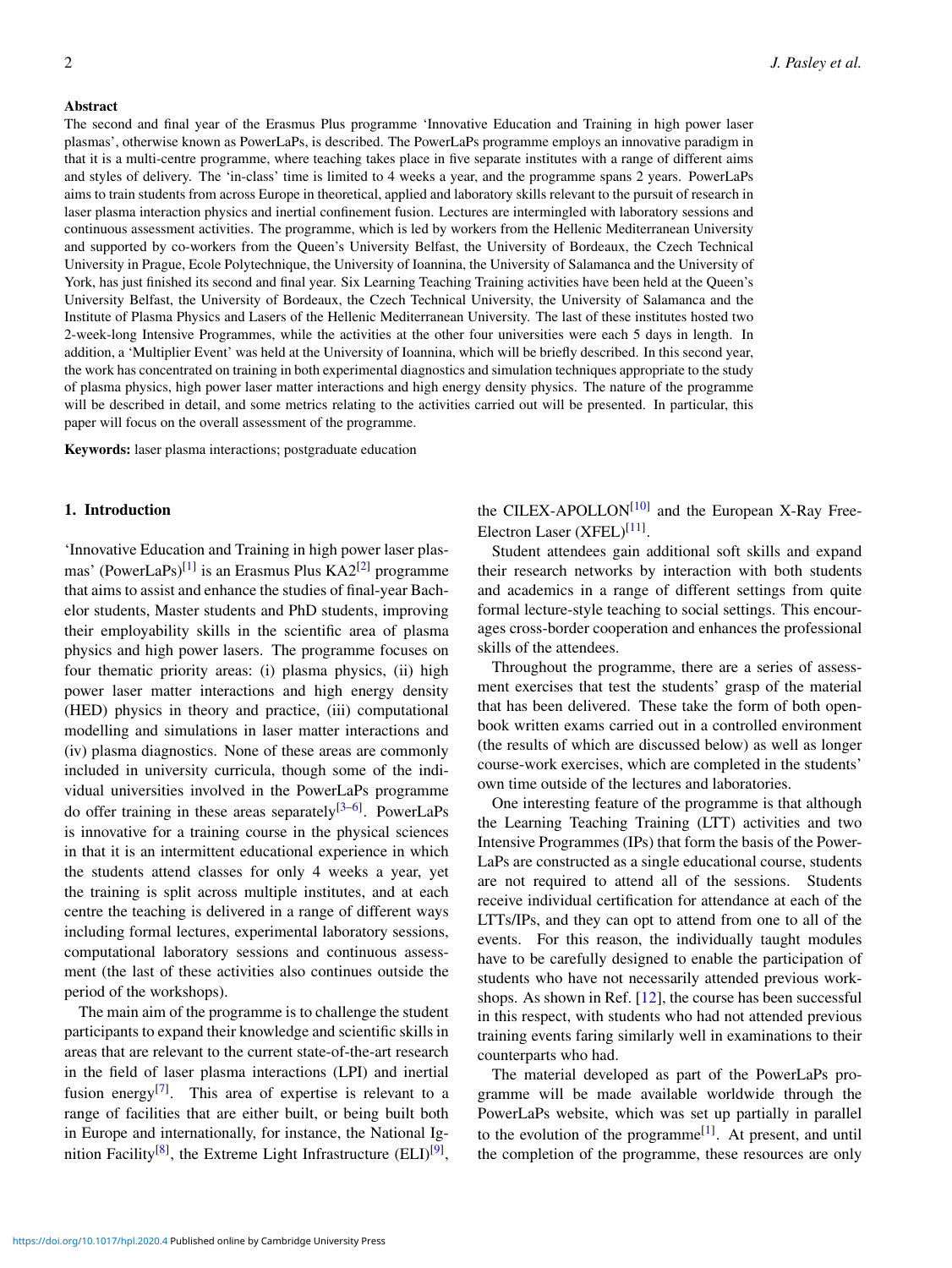available to students from the participating institutes via the e-Class platform hosted by the Hellenic Mediterranean University, Institute of Plasma Physics and Lasers (IPPL)<sup>[\[13\]](#page-6-10)</sup>.

#### 2. Subject areas

The different topics covered by the PowerLaPs programme are divided into four areas of specialization labelled O1, O2, O3 and O4. Each of these is described below.

#### *2.1. O1 Plasma Physics – Theory and Experiments*

This is the theoretical and experimental part of the Plasma Physics thematic priority educational material. The LTT in this area took place at the University of Bordeaux in January 2018, with further education in this area taking place at the first IP that was held at the Hellenic Mediterranean University, IPPL in July 2018. The delivery of this material is described in detail in Ref. [\[12\]](#page-6-9).

# *2.2. O2 High Power Laser Matter Interactions/High Energy Density Physics – Theory and Experiments*

This is the theoretical and experimental part of the High Power Laser Matter Interactions/High Energy Density Physics material. The LTT in this area took place at Queen's University Belfast in March 2018, with further education in this area taking place at the first IP that was held at the Hellenic Mediterranean University, IPPL in July 2018. The delivery of this material is described in detail in Ref. [\[12\]](#page-6-9).

# *2.3. O3 Computational Modelling and Simulations in Laser Matter Interactions*

This is the Computational Modelling and Simulations in Laser Matter Interactions material. The LTT in this area took place at the Prague Technical University in January 2019, followed by further training at the second IP in July 2019 at the Hellenic Mediterranean University, IPPL. The LTT in Prague included the following topics, delivered in lecture-style format: (1) Fundamentals of Numerical Methods, (2) Solving Partial Differential Equations (PDEs), (3) Simulations of Laser-Produced Plasmas (LPP), (4) Particle-In-Cell (PIC) Simulations of Laser Plasma Interactions (LPI), (5) Fluid Simulations of LPP, (6) Monte Carlo Simulations for LPI, (7) Description of HED Matter, (8) Atomic Physics of Multiply Ionized Plasmas and (9) Parallel Algorithms for LPP Simulations; and in addition, the following laboratory sessions: (1) Numerical Methods, (2) PIC Simulations of LPI, (3) Fluid Simulations of LPP and (4) Monte Carlo Simulations for LPP.

# *2.4. O4 Laser Plasma Diagnostics – Theory and Experiments*

This is the Laser Plasma Diagnostics related educational material. The LTT in this area took place at the University of Salamanca in March 2019, followed by further training at the second IP. The LTT in Salamanca included the following topics, delivered in lecture-style format: (1) Introduction to Laser-Plasma Diagnostics, (2) Characterization of High Intensity Lasers, (3) Photonic-Based Electron Density Diagnostics, (4) K-Alpha Measurement of Proton Beams, (5) Optical Streak Camera Methods, (6) Numerical Methods for Diagnostics, (7) Introduction to Solid-State Lasers, (8) Terahertz Detection and Emission Using Plasma-Wave-Based Devices, (9) Ultrafast Laser Pulse Characterization and Applications, (10) Charged Particle Transport in Warm Dense Matter and HED Plasma, (11) Under-Critical and Near-Critical Density Plasmas: Laser-Driven Particle Acceleration and Diagnostics, (12) Charged Particle Detectors – the Thompson Parabola, (13) Liquid Targets, (14) X-ray Diagnostics – the Kirk Patrick-Baez Microscope, (15) Charged Particle Detectors – Time of Flight Techniques and (16) Radiation Protection in Short Duration Events; and in addition, the following laboratory sessions: (1) Terahertz Generation, (2) Liquid Target Interferometry, (3) X-ray Generation and Diagnostics and (4) Oscillators.

The second IP, held at IPPL in Crete, spanned both O3 and O4. The lectures and laboratories held at the IP that are relevant to these two topics are therefore listed together. The following topics were delivered in a lecture-style format: (1) Plasma Kinetics – PDEs for Plasma and Particles, (2) PIC Simulations of LPI, (3) Introduction to Laser-Plasma Process Diagnostics, (4) Advanced PIC Simulations and their Applications, (5) Diagnostics for Ions and Ions as Diagnostics, (6) Fokker-Planck and Fluid Simulations of LPI, (7) Shock Dynamics and Diagnostics, (8) Fluid Simulations – Atomic Physics and Radiation Transport, (9) Diagnostics for Inertial Fusion, (10) Atomic Physics in Plasma Diagnostics, (11) High Harmonic Generation as a Diagnostic for Laser Contrast Using Simulations and Experiments, (12) Novel Streaking Experiments for Studying Ultrafast Proton Bursts from LPP, (13) Ultrafast Laser Diagnostics, (14) Multiphysics Simulations for LPP, (15) Ultrafast Bunch Duration Measurements through Optical Diagnostics, (16) Diagnosing and Simulating Hydrodynamic Behaviour in High Intensity Short Pulse LPI and (17) Astrophysics with High Power Lasers; and in addition, the following laboratory sessions: (1) Laser Matter Interaction Diagnostics for a Terawatt Ultrafast Laser System, (2) Plasma Simulations – Magnetohydrodynamic Simulations, (3) Laser Matter Interactions – Finite Element Method (FEM) Simulations, (4) Laser Matter Interaction Diagnostics, (5) Plasma Pinch Diagnostics, (6) Laser-Solid Target Interaction – FEM Simulations and (7) PIC Simulations of Particle Acceleration.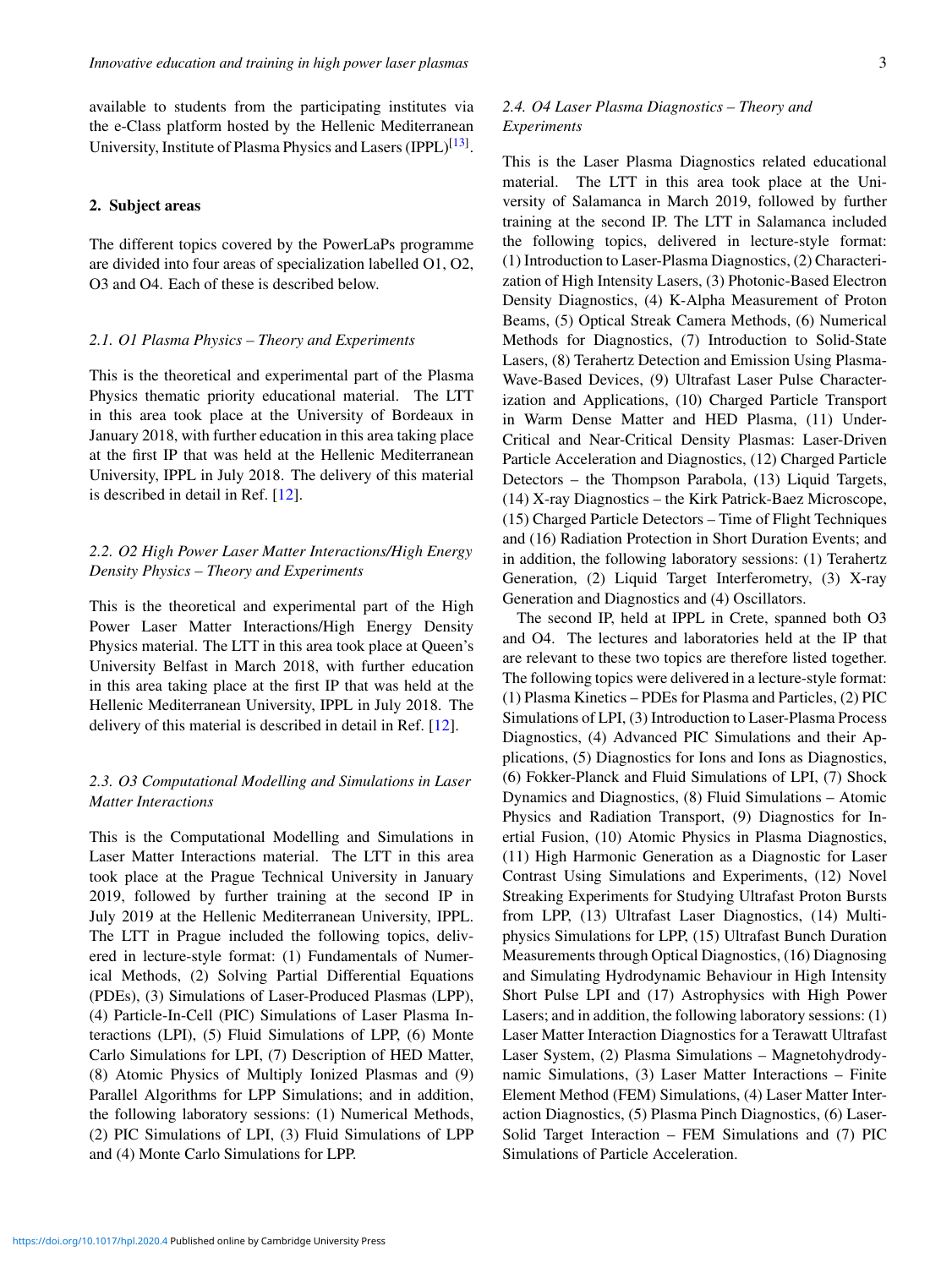<span id="page-3-0"></span>

Figure 1. Attendees at the first IP in Crete.

### 3. Participation and usage statistics

All of the participating institutes have taken good advantage of the resources offered by the PowerLaPs programme. More detailed figures are provided below both for LTT attendance and e-Class platform usage.

# *3.1. LTT attendance*

All six of the LTTs conducted to date have been well attended. Nonlocal institutes received funding from the programme to send three students to each of the LTTs/IPs, meaning that the number of visiting students who can be funded to each activity is 21, with the home institute sometimes having a larger number of students participate. Attendance figures for the first year of PowerLaPs are given in Ref. [\[12\]](#page-6-9). In the second year, the LTT at Prague was attended by 22 students, the LTT at Salamanca was attended by 22 students and the second IP in Crete was attended by 30 students. This means that in every case, more students attended the LTTs than could be expected based on the funding available. A photograph of some of the attendees of the first IP is shown in Figure [1.](#page-3-0)

## *3.2. e-Class platform usage*

The e-Class platform (which is currently only accessible to teachers, tutors and students from the partner universities) has been used by all of the students who have participated in the programme in addition to some others from the participating institutes. The material related to O3 has thus far been visited by 126 participants, of whom 19 were academics and the remaining 107 students. The total number of visits made to the site by these users was 470. The educational material related to O4 has received 126 visitors, of whom (again) 107 were students and the remainding academics. The total number of site visits by these users was 347. In common with the O1 and O2 usage data that are reported in Ref.  $[12]$ , it is once again noteworthy that the total number of students to be formally involved in at least one of the LTTs of the PowerLaPs programme to date is significantly less than the total number of students who accessed educational material on the e-Class platform. Eighty-five students were formally involved in at least one of the LTTs held to date. This suggests that around 33% of the students who have used the e-Class platform were using it independent of formal participation in the PowerLaPs programme.

#### 4. Student performance

In the Prague LTT, the average mark attained across the cohort of 22 student attendees was 60.00% with a standard deviation of 11.41. In the Salamanca LTT, the average mark attained by a different set of 22 student attendees was 68.88% with a standard deviation of 12.48. In the second IP in Crete, the average mark among the 30 student attendees was 63.48% with a standard deviation of 8.82. There are no strong trends to discuss here, and the interested reader is referred to Ref. [\[12\]](#page-6-9) in which the student performance in the first three LTTs was discussed in some detail.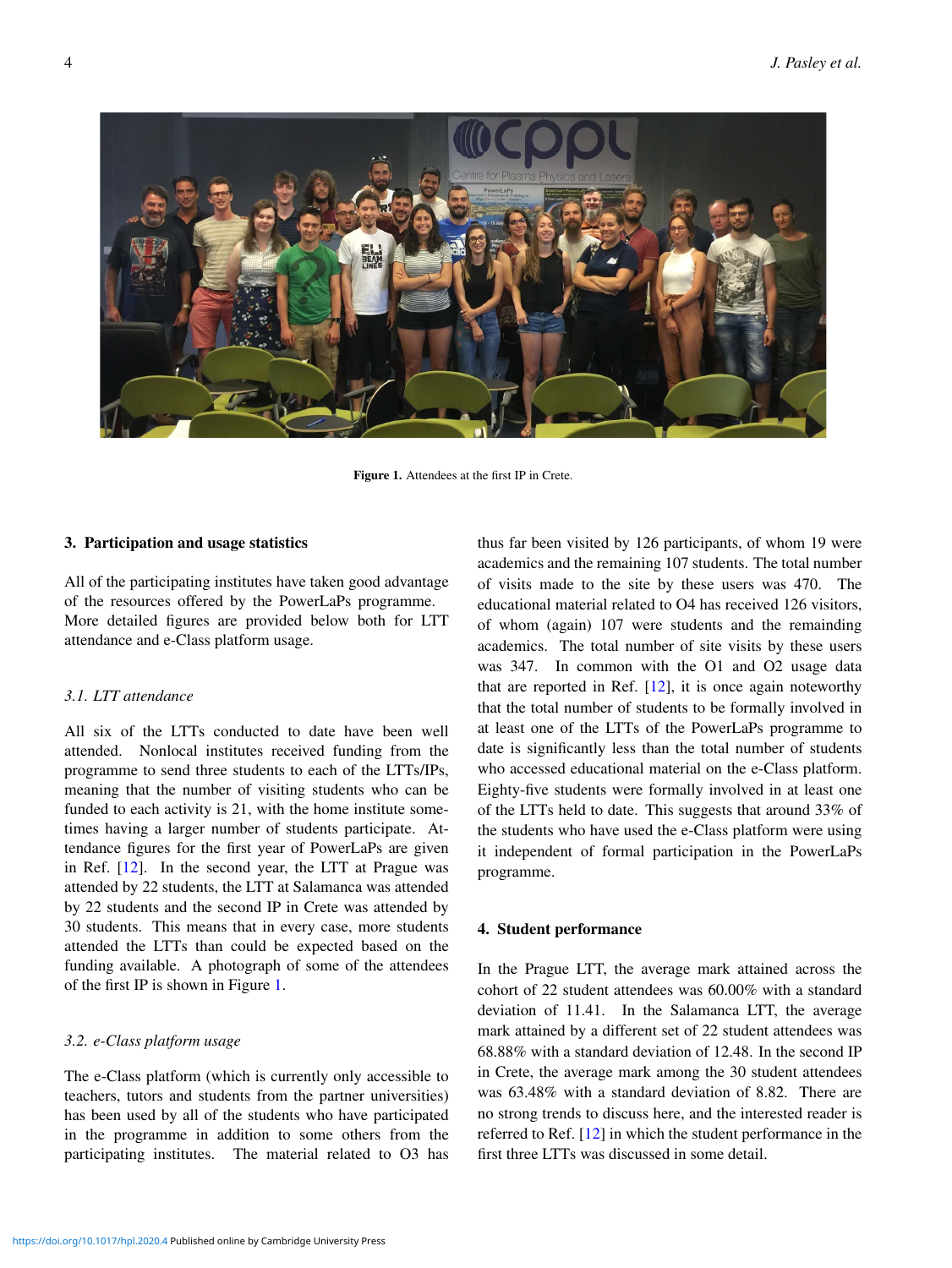| Metric                                                       | O1 LTT | $O2$ LTT | IP.  | 03 LTT | 04 LTT | IP <sub>2</sub> | Mean | Expert |
|--------------------------------------------------------------|--------|----------|------|--------|--------|-----------------|------|--------|
| All actions were performed on time by all partners           | 10     | 10       | 10   | 10     | 10     | 10              | 10   | 10     |
| Efficiency of the structure of teaching modules              | 10     | 10       | 10   | 10     | 10     | 10              | 10   | 10     |
| Mean value of student's performance in assessments           | 6.4    | 7.7      | 7.2  | 6.0    | 6.8    | 6.4             | 6.8  |        |
| Quality and quantity progress on deliverables                |        |          |      | Q      | Q      |                 | 8.8  |        |
| Number of attendants per partner                             | 9.2    | 9.6      | 10.0 | 9.2    | 8.3    | 9.1             | 9.2  |        |
| Visits, hits and downloads on the e-Class and PowerLaPs site |        |          |      | 9      |        |                 | 8.8  | 10     |
| Mean value from question aires of participants               | 8.5    | 8.6      | 9.0  | 8.4    | 8.8    | 8.9             | 8.7  |        |
| Mean                                                         | 8.9    | 8.8      | 9.2  | 8.8    | 8.8    | 8.8             | 8.9  | 9.1    |

<span id="page-4-0"></span>Table 1. Quantitative performance metrics for each of the LTTs in the PowerLaPs programme.

#### 5. Multiplier event

In August 2019, a Multiplier Event was held at the University of Ioannina, with meetings and lectures spanning 2 days. On the first day, principal investigators (PIs) from the institutes involved in PowerLaPs met to formally discuss and summarize the PowerLaPs programme. On the second day, the PIs gave a series of talks and lectures to their colleagues, assembled undergraduate and graduate students from the University of Ioannina and other Greek institutes, attendees from the private sector and an external observer and expert in the field of high power laser plasma physics. Topics included a summary of the PowerLaPs programme, a summary of the evaluation and performance of the programme and a set of five physics lectures describing core elements of the programme for the student members of the audience. The total number of student attendees at this 1-day event was 61, the majority of these coming from the University of Ioannina (53).

## 6. Dissemination

PowerLaPs outputs have been assembled into an e-Class platform that is open to partner institutions, which will be later made accessible worldwide. The e-Class platform provides access to all of the digital educational and training material that has been delivered as part of the programme.

The University of Ioannina has built and is administrating the web page of the programme<sup>[\[1\]](#page-6-0)</sup>, in which the actions and final deliverables of each year are uploaded and further disseminated to the scientific community. The structure of the uploaded educational material allows for interactive lifelong learning and teaching.

The Hellenic Mediterranean University is taking the lead in publicizing the programme using social media. This and our previous paper (Ref. [\[12\]](#page-6-9)) will also serve to disseminate some information about PowerLaPs to colleagues within the higher education sector.

#### 7. Programme evaluation

The success of each of the six LTTs is assessed in terms of seven metrics: (1) whether all actions were performed on time by all partners, (2) the efficiency of the structure of teaching modules in order to result in the proper outcomes, (3) the mean value of student's performance in assessments, (4) quality and quantity progress of deliverables, (5) the number of attendants per partner, (6) the number of visits, hits and downloads on the e-Class and PowerLaPs site and (7) the mean value from questionnaires of participants (described in more detail below). Each of these metrics is scored numerically out of 10, to two significant figures. These results and programme averages are presented in Table [1.](#page-4-0)

The external expert in making his final assessment of the programme also grades its success in terms of the following three metrics: (1) the successful accomplishment of the project, (2) the number of attendants influenced and of beneficiaries of PowerLaPs and (3) the overall quality and quantity, the progress of the deliverables' completeness during the lifespan of the project and the final intellectual outputs of O1–O4. Each of these metrics is also scored numerically out of 10, to two significant figures. The programme was awarded 10 for each of these three metrics by the external expert, indicating that it was a success.

## *7.1. Questionnaires*

As part of the assessment of the performance of the programme, both teachers and students who were involved in the PowerLaPs LTTs were asked to complete questionnaires in order to relate their level of satisfaction with the content and delivery of the programme material. These questionnaires were broken down into eight distinct sections, each with a set of relevant questions scored on an integer rating scale of 1–5, with 5 representing the best case. The eight different sections of the questionnaire along with the mean scores across all six LTTs were: (1) Objectives of the study plan (4.37), (2) Planning of the teaching (4.40), (3) Development of teaching and learning evaluation (4.30), (4) Student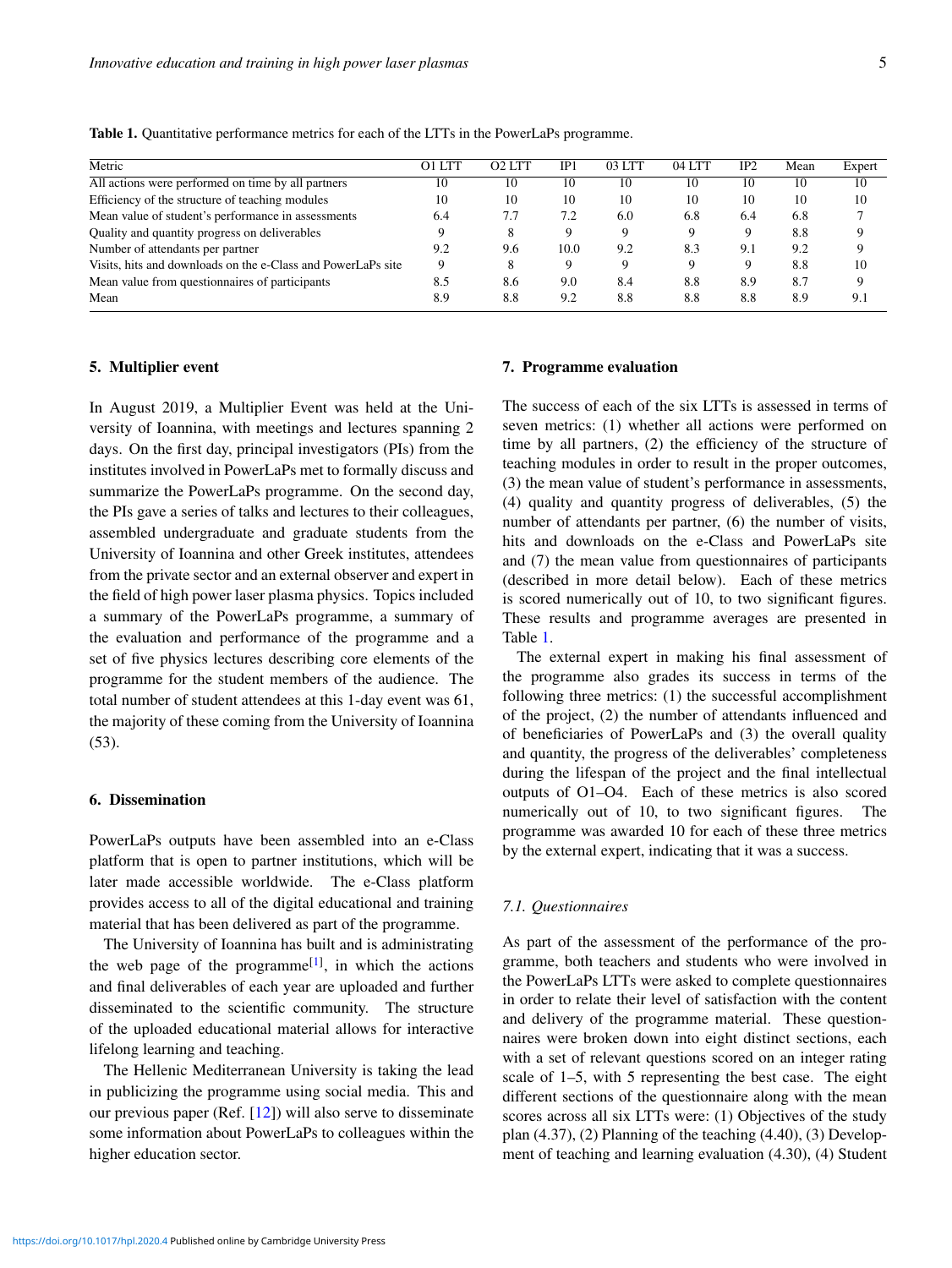admission (4.31), (5) Student guidance (4.32), (6) Academic infrastructure (4.49), (7) Teacher evaluation (4.4) and (8) Training results (4.56). There was little variation among the different LTTs as shown in the questionnaire-based metric in Table [1.](#page-4-0)

In addition, we collected some comments from the students, a few of which are given below anonymously.

> The schools provided a great opportunity to network with other students and academics in the laser-plasma field. It also introduced me to facilities I had not heard of yet and opened up future collaboration options.

> A constructive and rewarding experience, helping us to develop the skills and knowledge we need in this dynamic and innovative field.

The training schools provided a broad spectrum of lectures which meant you engaged with a larger field of work that normal. This meant the understanding was improved in a range of fields rather than on a single narrow topic. As someone who primarily produces simulations, the chance to get lectures from experimental experts was of great benefit in understanding how experimentalists work and the results experiments can produce. The school provided the opportunity to engage with students and academics from across Europe for a prolonged period of time, which was just as engaging culturally as it was academically.

The PowerLaPs training school provided an excellent assortment of teaching materials and hands-on sessions, while offering an exciting opportunity to meet a wider international community of fellow postgraduate laser-physics students.

PowerLaPs has given me a good balance of theory and numerical training in all aspects of laser-plasma research with the opportunity to apply what I learned in hands-on experiments. It has also been a great networking opportunity for me, giving me the chance to meet and work with a number of people across a wide range of facilities.

The PowerLaPs training school was very beneficial in connecting me to academics and other students across Europe. The experimental courses were particularly useful and the content has been applied to experiments relevant to the PhD topic.

# *7.2. Summary statement of the external expert observer*

The expert evaluation of the PowerLaPs programme was performed by Prof. George Throumoulopoulos from the Department of Physics at the University of Ioannina. He writes:

> All the above actions were properly advertised and disseminated by the partner institutions either on the web pages of the institutes and/or the official web page of the programme <https://powerlaps.chania.teicrete.gr/> as well as other events. Each partner organization proposed and sent a maximum of three students as a sending partner to visit the various LTTs. Only in a few cases were three students not able to be sent by each partner. The lectures and the supporting educational documents of the LTTs were uploaded on time from the tutors in the form of documents, manuals, presentations and tutorials to the e-Class platform. Students were registered to the e-Class platform and gained early access to the educational material providing them with time to get prepared for the LTTs. Attendants had a short exam session on the fifth day of the shorter LTTs and received further instructions from the tutors for implementing their continuous assessment exercises, and more generally studying plasma physics, in the runup to the IPs in Crete. For the two IPs held at Rethymnon in Crete, up to one teacher from each partner organization travelled to Crete to lecture. A complete educational course based on the intellectual outputs was offered.

> The dissemination of the programme was pursued by the following actions: (1) 'traditional' dissemination actions involving two publications in relevant journals, state of the art reports, publications in popular public journals for science, newspapers, etc., (2) 'modern' dissemination actions involving electronic tools: Facebook, advertisement via web pages, etc., (3) e-educational, e-training, e-learning, and etutoring material of PowerLaPs being released on the website, and (4) a multiplier event.

The expert's overall evaluation scores are presented in the final column of figure Table [1.](#page-4-0)

# 8. Conclusions

PowerLaPs is a novel programme of short LTTs and IPs, combining a multi-centre approach with a range of different delivery formats. Six LTTs, including two IPs, have been carried out, covering the topics of (i) plasma physics, (ii) high power laser matter interactions and HED physics,